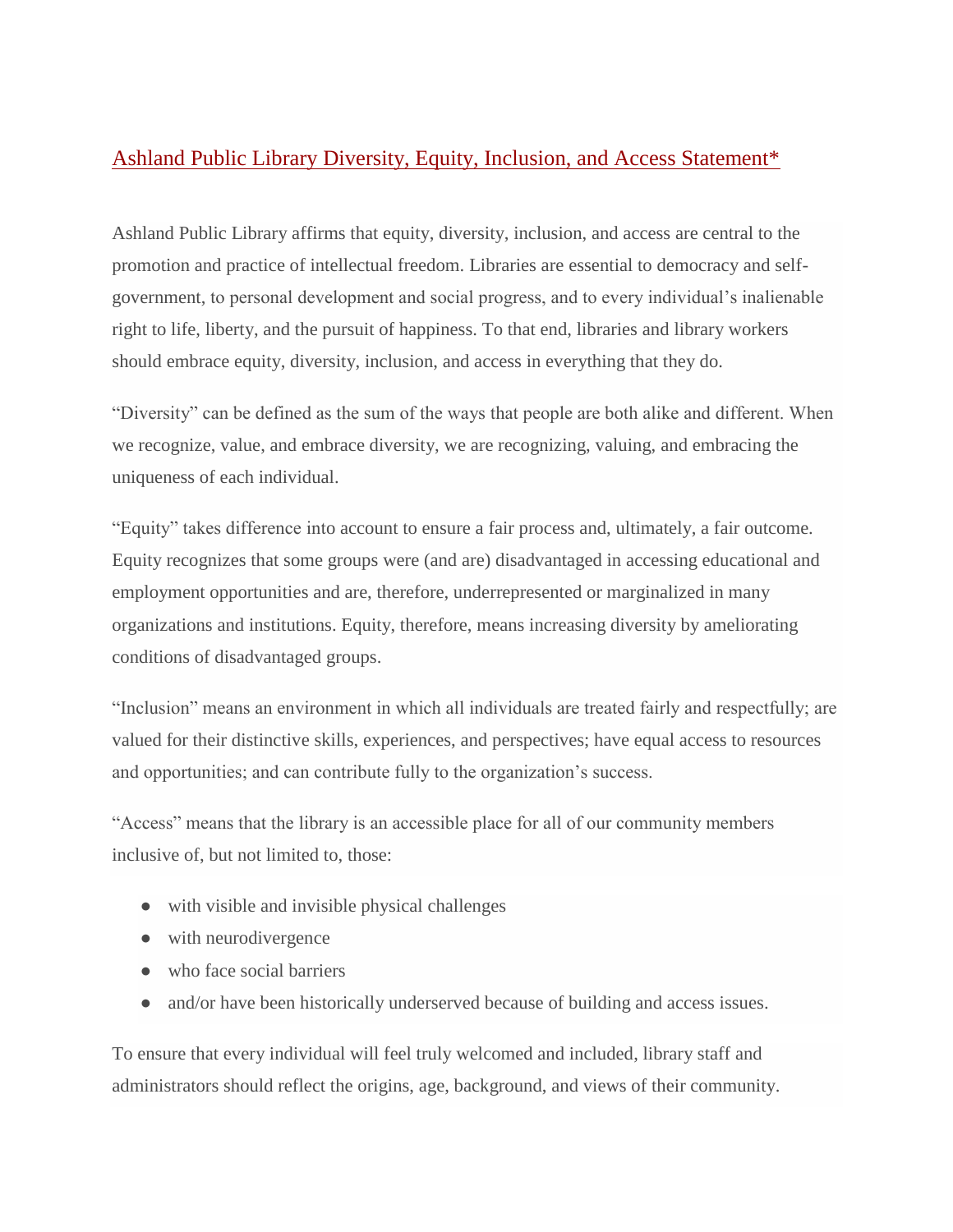Governing bodies should also reflect the community. Library spaces, programs, and collections should accommodate the needs of every user.

**I. Books and other library resources should be provided for the interest, information, and enlightenment of all people of the community the library serves. Materials should not be excluded because of the origin, background, or views of those contributing to their creation.**

Library collections, in a variety of material formats, should include a full range of viewpoints and experiences, serving the needs of all members of the community. Historically, diverse authors and viewpoints have not been equitably represented in the output of many mainstream publishers and other producers. It may require extra effort to locate, review, and acquire those materials.

Therefore, libraries should seek out alternative, small press, independent, and self-published content in a variety of formats. Libraries may benefit from cooperative arrangements and other partnerships to share in the work of locating and acquiring diverse materials. Interlibrary loan may complement but not substitute for the development of diverse local collections.

All materials, including databases and other electronic content, should be made accessible for people who use adaptive or assistive technology.

To provide equitable and inclusive access, libraries must work closely with diverse communities to understand their needs and aspirations, so that the library can respond appropriately with collections and services to meet those needs. All community members will feel truly welcomed and included when they see themselves reflected in collections that speak to their cultures and life experiences.

**II. Ashland Public Library should provide accurate materials and information presenting all points of view on current and historical issues. Materials should not be proscribed or removed because of partisan or doctrinal disapproval.**

Beyond merely avoiding the exclusion of materials representing unorthodox or unpopular ideas, APL should proactively seek to include an abundance of resources and programming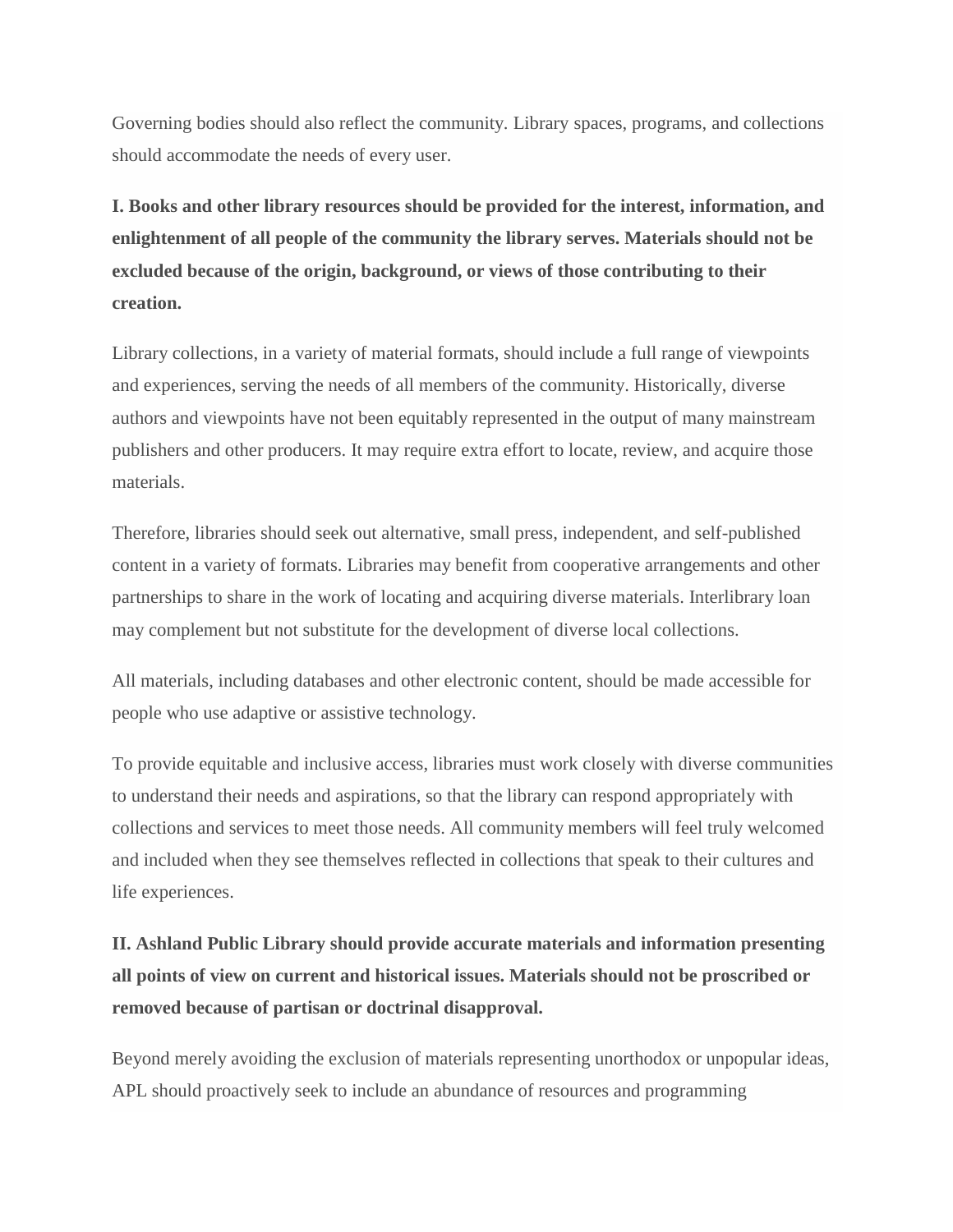representing the greatest possible diversity of genres, ideas, and expressions. A full commitment to equity, diversity, and inclusion requires that library collections and programming reflect the broad range of viewpoints and cultures that exist in our world. Socially excluded, marginalized, and underrepresented people, not just the mainstream majority, should be able to see themselves reflected in the resources and programs that libraries offer.

## **III. Ashland Public Library should challenge censorship in the fulfillment of their responsibility to provide information and enlightenment.**

By challenging censorship, libraries foster an inclusive environment where all voices have the opportunity to be heard. Inclusive materials, programs, and services may not be universally popular, but it is the library's responsibility to provide access to all points of view, not just prevailing opinions. Libraries should prepare themselves to deal with challenges by adopting appropriate policies and procedures. Libraries should respectfully consider community objections and complaints, but should not allow controversy alone to dictate policy.

Governing bodies, administrators, and Library Staff must encourage inclusion. Fears and biases may suppress diverse voices in collections, programming, and all aspects of library services.

## **IV. A person's right to use a library should not be denied or abridged because of origin, age, background, or views.**

In the Library Bill of Rights and all of its Interpretations and supporting documents, the principle of inclusion is clear and unambiguous.

"Origin" encompasses all of the characteristics of individuals that are inherent in the circumstances of their birth.

"Age" encompasses all of the characteristics of individuals that are inherent in their levels of development and maturity.

"Background" encompasses all of the characteristics of individuals that are a result of their life experiences.

"Views" encompass all of the opinions and beliefs held and expressed by individuals.